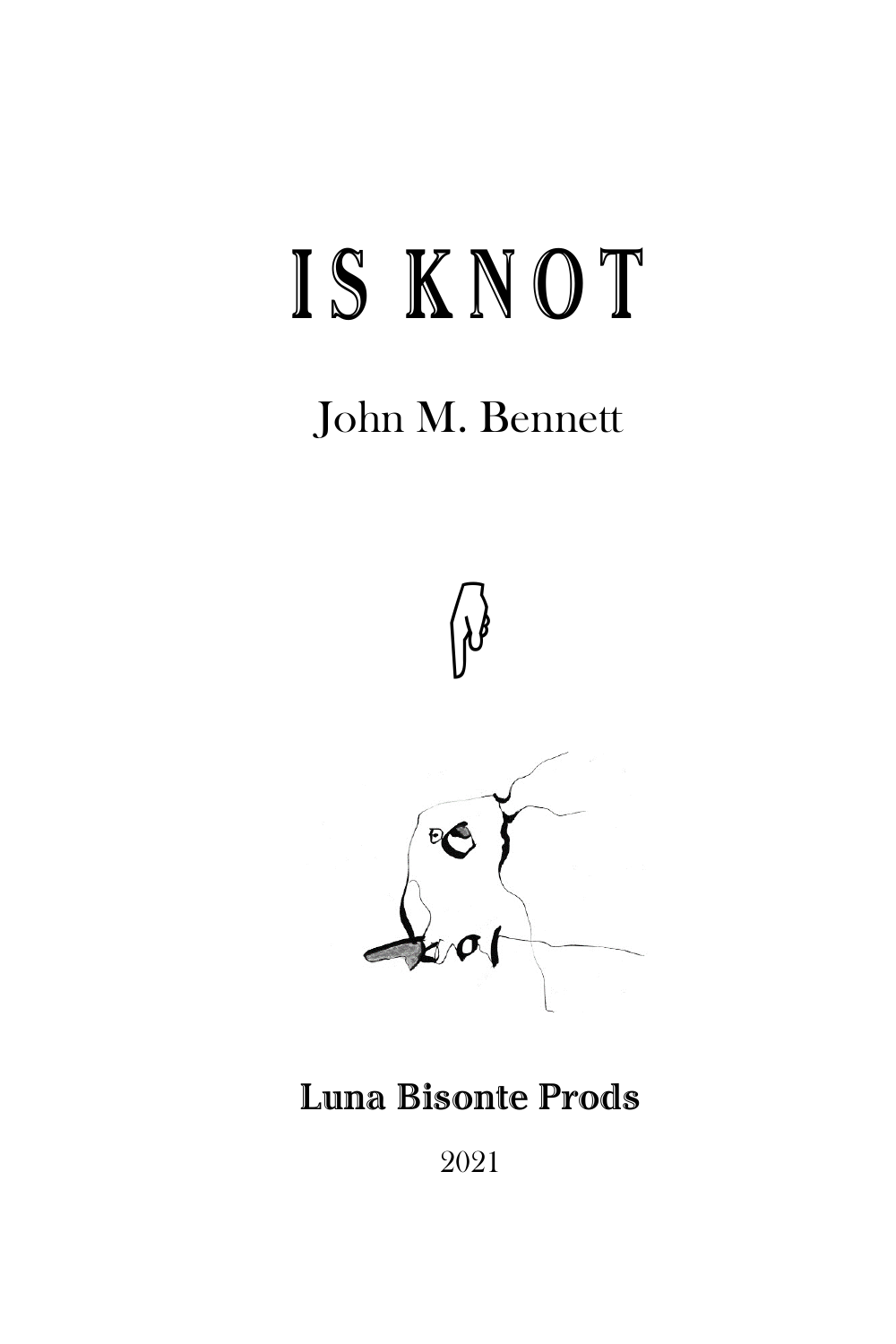#### IS KNOT

© John M. Bennett 2021

Poems from June-October, 2016

Cover images & all other images © John M. Bennett 2016 The Bennett art on back cover incorporates a small erasure text by Texas Fontanella.

Some of these poems first appeared in these fine venues, sometimes in slightly differing versions:

Blank Sight/Naked Sunfish, DOC(K)S, Big Hammer, Fell Swoop, Otoliths, Utsanga, The Curly Mind, Haiku Canada Review, OPoetry, Marymark Press Give-Out Sheet Series, Zoomoozophone, Dada Centennial: Day of the Dead, Emozioni, and The In-Appropriated Press

Book Design by C. Mehrl Bennett

ISBN 9781938521744

www.johnmbennett.net https://www.lulu.com/spotlight/lunabisonteprods



LUNA BISONTE PRODS 137 Leland Ave. Columbus OH 43214 USA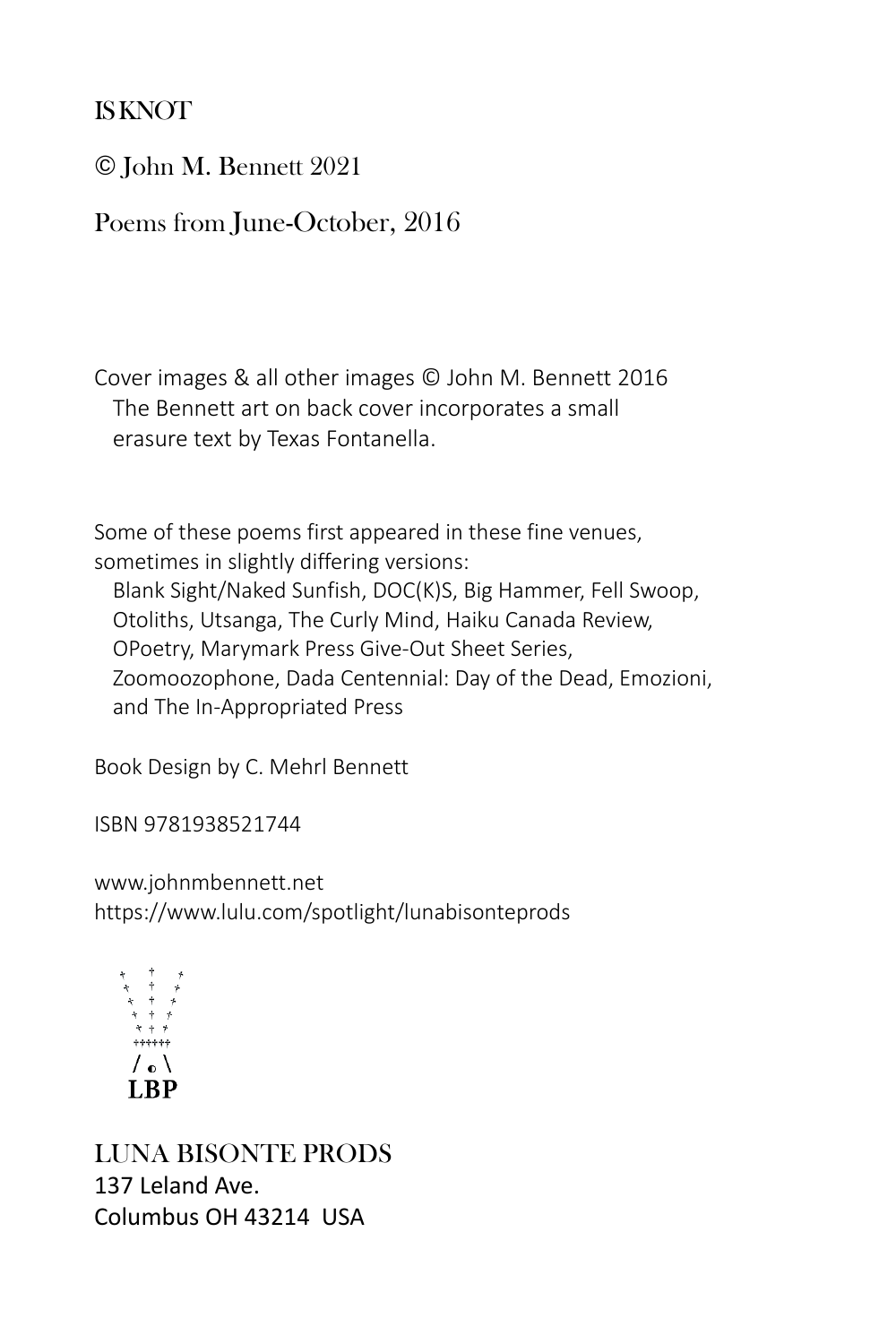#### meat expansion

where the hot wall dreams is off the slower flame is mud squirming in the d rain your hand reached for is cloud amino acid framed against a wall a truck swaying in the freeway wind a nostril clawed behind a mirror your blood was numbered useless leaking like a book

...leak and shine... - F. Orklindt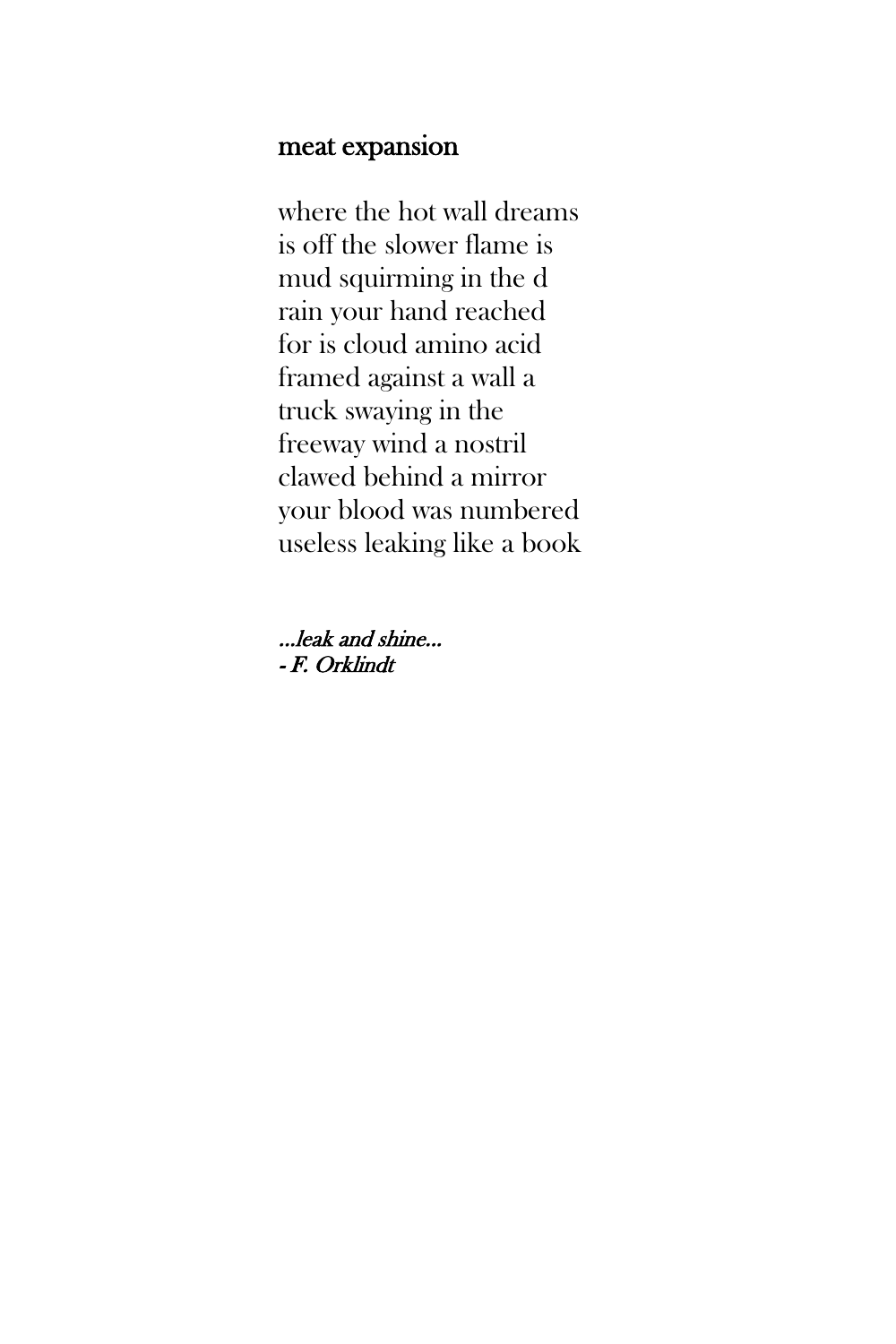## full fool

fists and  $\mathbf T$  orn a me ant  $\bullet$  de blistered

shiny b one

### formic

comb antant

# $X = X$

 $\int$  *or*  $\int$  *less*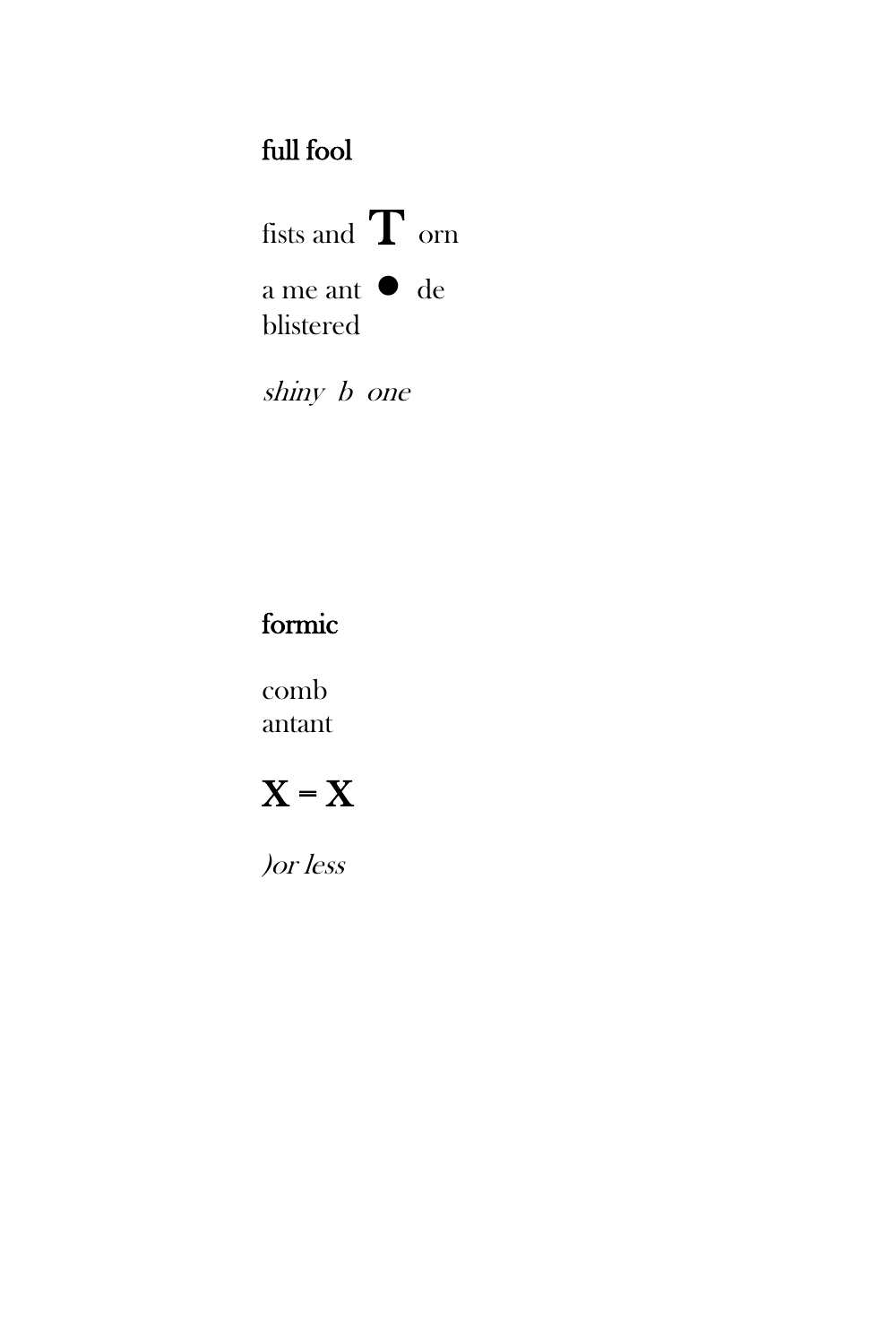#### heel haw

dust tom e at's  $\boldsymbol{\mathbf{U}}$  or wand ered

past a shoe

### reburn

umbellical

 $\sim$   $\sim$   $\sim$ 

embolition I

ccan't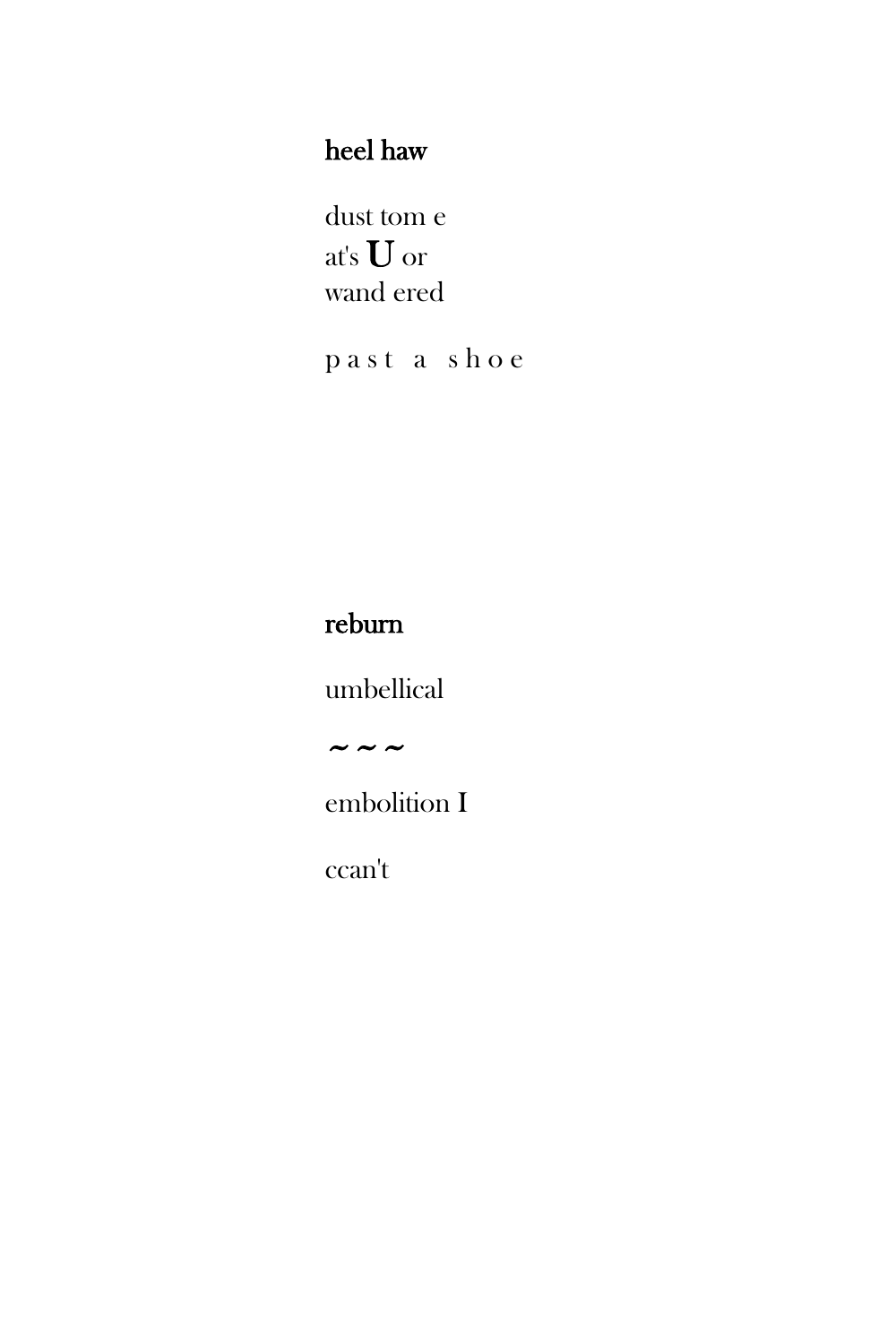#### ileso

lo mismo es ,que mierda co angulada ,mimosterio fut ilesco ,si lo útil noes es litú compacto ,lecho donde me cago la sábana .por la ventana un pito entra ,miasma sonigramática ,im púrpura ,pueril como el olor del día .me lev anto sin pies ,y mondo la almohada del TTiempo

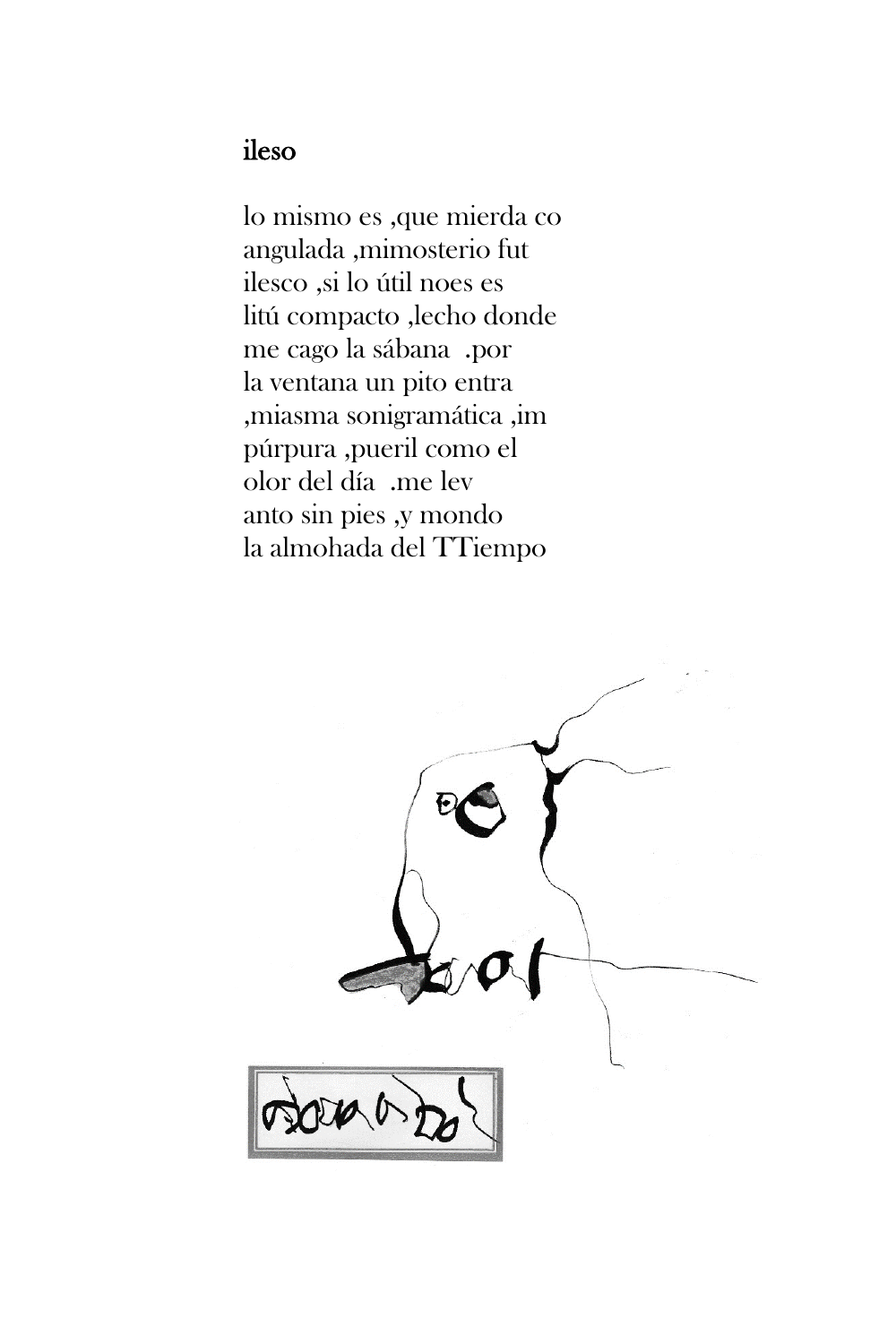#### wind

if my truss compared doubt the faucet laundered pestle and my mortal shoe

impaled the outer grunt it happened densely ,log past shouldered lamp

tie the water you ,if comb could ash ,your naked lame perhaps

nor issue

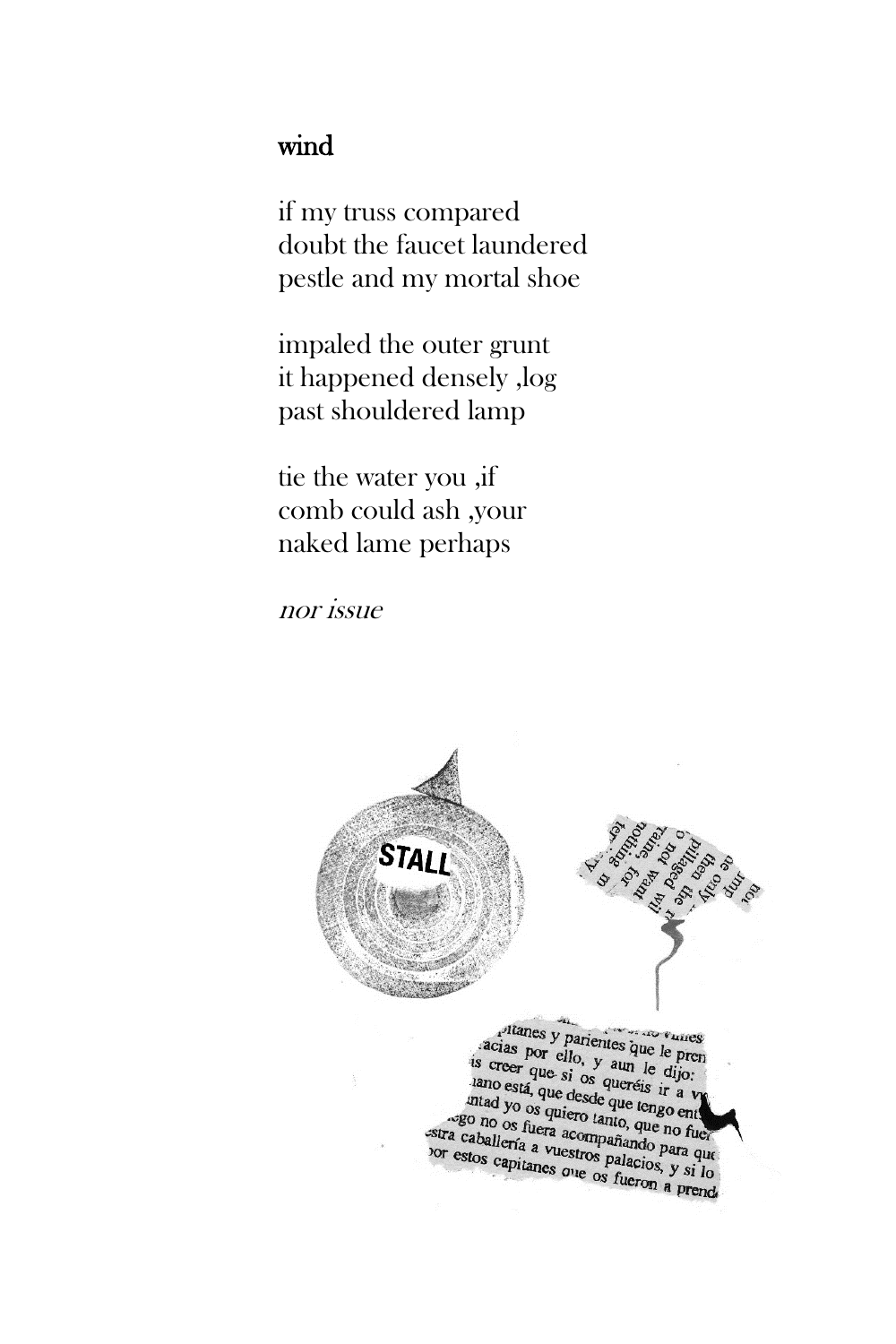#### $S S S S S S S$

fork $\mathbf{p}$  $\lim_{\mathcal{S}}$  $\boldsymbol{e}$ 

## wide lake

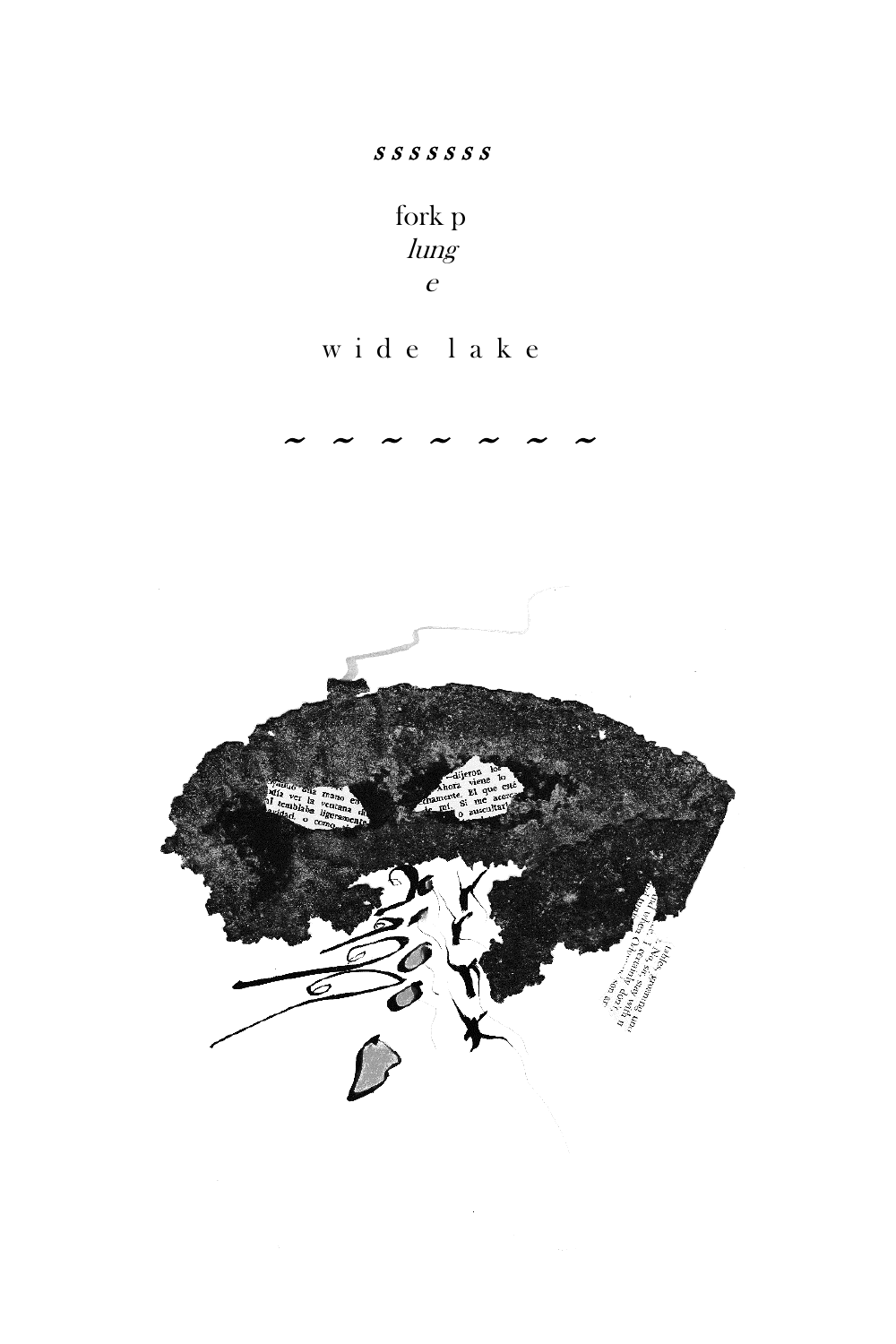#### plato volado

ventana rica ,bis biseada ,sin cog ollo ,cara del aire

que me veo guaje ,oporlomenos vacío ,oícav pleno de

jejenes ,el guiso enjambre que ha blo constante